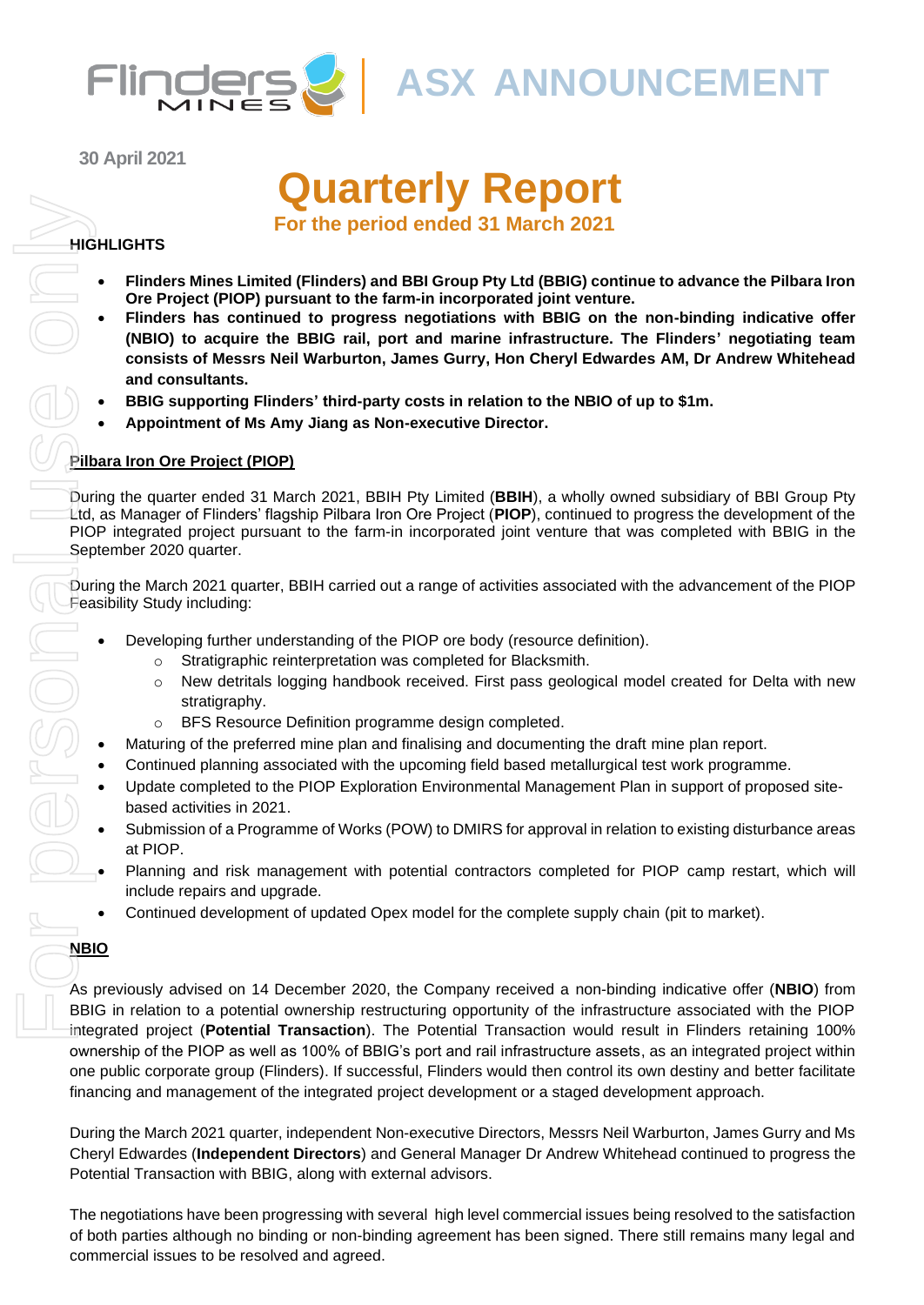There is no guarantee that the Proposed Transaction or any transaction will eventuate from these discussions.

#### **Canegrass**

No field work has been undertaken since the previous exploration program which was announced on ASX on 21 January 2021. The Company continues to work to meet its minimum tenement expenditure commitments.

#### **Financial**

As of 31 March 2021, the Company had \$3.021 million in cash, which includes \$1.311m in restricted cash which is only available to fund the Pilbara Iron Ore Project feasibility study under the Farm In Agreement with BBIG. In addition, in the quarter ending 31 March 2021, the Company received \$667k under the Funding Agreement with BBIG for third party costs associated with the review of the NBIO. Subsequent to quarter end, the final \$333k was received under the Funding Agreement. The Company has an unsecured fully drawn loan of \$3.0m with PIO Mines Pty Ltd, a related entity to its major shareholder TIO (NZ) Limited, due to be repaid on or before 30 June 2022.

The Company's expenditure during the quarter was focused on the negotiations with BBIG and no substantive exploration activities were undertaken.

The Company notes that during the quarter, a total of \$95k was paid to related parties, including Directors and their associates. Of this, \$35k in Non-executive Director fees was paid to TIO for Director services provided by Messrs Michael Wolley and Evan Davies, \$60k was paid to the Company's independent Directors, Messrs Warburton, Gurry and Ms Edwardes and \$4.7k is payable to Ms Jiang following her appointment on 8 March 2021.

#### **Corporate Activities**

As announced on 8 March 2021, Ms Amy Jiang was appointed as a Non-executive Director of the Company as a nominee of the Company's second largest shareholder, OCJ Investment (Australia) Pty Ltd (**OCJ**). Ms Jiang is the Company Secretary and Executive Manager of OCJ. She holds a Bachelor of Arts and is in her final year of a Juris Doctor, both from the University of Sydney.

Post the end of the quarter the subject of this report (on 14 April 2021), the Company announced the extension of General Manager, Dr Andrew Whitehead's Contract from 16 June 2021 until 16 September 2021, with a further 3 month extension at the election of the Company.

Authorised by: Board of Flinders Mines Limited

For further information please contact:

#### **Investors and Shareholders**

Andrew Whitehead General Manager - **[AWhitehead@flindersmines.com](mailto:AWhitehead@flindersmines.com)** 

**Media** Michael Weir Citadel-MAGNUS – 0402 347 032

#### **About Flinders Mines Limited**

Flinders Mines Limited is an ASX-listed (ASX: FMS) exploration and development company focused on the commercialisation of the Pilbara Iron Ore Project (PIOP). The PIOP is located approximately 70km from Tom Price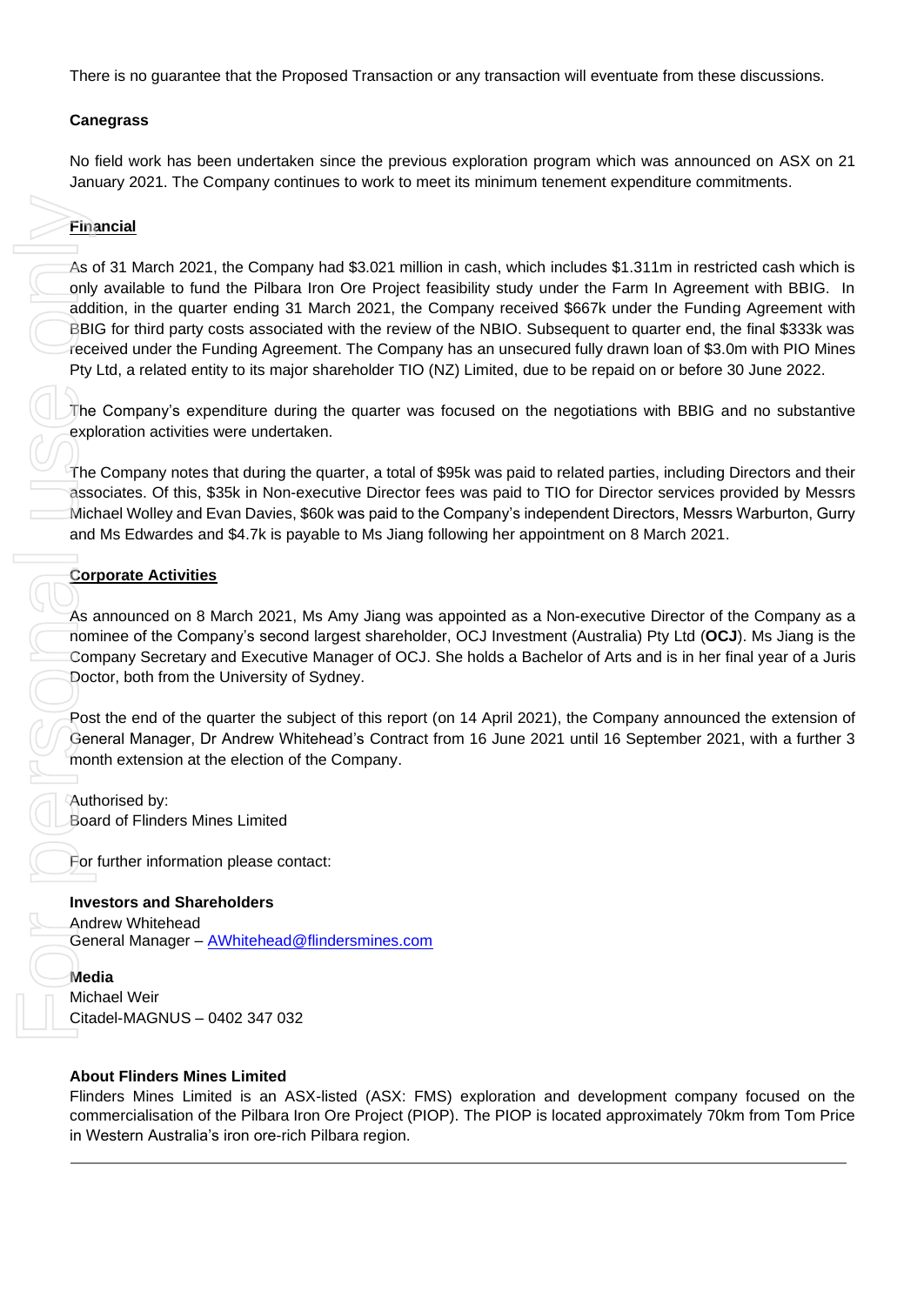#### Tenement Schedule FortheQuarterending 31 March 2021

| <b>Tenement</b><br>No. | <b>Status</b>                  | <b>Tenement</b><br><b>Name</b> | Grant/<br>Application<br>Date | <b>Expiry</b><br>Date | Area<br>(Sq Km) | <b>Registered Holder</b><br>/Applicant      | Interest | <b>Related</b><br>Agreement |
|------------------------|--------------------------------|--------------------------------|-------------------------------|-----------------------|-----------------|---------------------------------------------|----------|-----------------------------|
|                        | <b>WESTERN AUSTRALIA</b>       |                                |                               |                       |                 |                                             |          |                             |
|                        | Canegrass Project <sup>1</sup> |                                |                               |                       |                 |                                             |          |                             |
| E58/232                | Granted                        | <b>Boulder Well</b>            | 29/07/2002                    | 28/07/2021            | 16.1            | <b>Flinders Canegrass</b><br>PtyLtd         | 100%     |                             |
| E58/236                | Granted                        | Challa                         | 22/03/2002                    | 21/03/2021            | 12.7            | <b>Flinders Canegrass</b><br><b>Pty Ltd</b> | 100%     |                             |
| E58/282                | Granted                        | <b>HoneyPot</b>                | 3/05/2007                     | 2/05/2021             | 24.2            | Flinders Canegrass<br><b>PtyLtd</b>         | 100%     |                             |
|                        |                                |                                |                               |                       |                 |                                             |          |                             |
| E58/520                | Granted                        | Waramboo                       | 14/09/2017                    | 13/09/2022            | 3.1             | <b>Flinders Canegrass</b><br><b>PtyLtd</b>  | 100%     |                             |
| E58/521                | Granted                        | Waramboo                       | 14/09/2017                    | 13/09/2022            | 15.1            | <b>Flinders Canegrass</b><br><b>PtyLtd</b>  | 100%     |                             |
| E58/522                | Granted                        | Waramboo                       | 14/09/2017                    | 13/09/2022            | 24.1            | <b>Flinders Canegrass</b><br><b>PtyLtd</b>  | 100%     |                             |

### Pilbara Iron Ore Project (PIOP)<sup>2</sup>

| R47/21 <sup>3</sup> | Granted | Anvil                | 30/01/2020 | 29/01/2023 | 44.4  | <b>PIOP Mine Co NL</b> | 100% | Prenti<br>Agreement |
|---------------------|---------|----------------------|------------|------------|-------|------------------------|------|---------------------|
| L47/728             | Granted | <b>PIOP Airstrip</b> | 29/05/2015 | 28/05/2036 | 3.0   | PIOP Mine Co NL        | 100% |                     |
| L47/730             | Granted | <b>PIOP Village</b>  | 29/05/2015 | 28/05/2036 | 0.1   | <b>PIOP Mine Co NL</b> | 100% |                     |
| L47/731             | Granted | Northern Road        | 18/11/2019 | 17/11/2040 | 4.9   | PIOP Mine Co NL        | 100% |                     |
| L47/734             | Granted | Southern Road        | 29/05/2015 | 28/05/2036 | 4.2   | <b>PIOP Mine Co NL</b> | 100% |                     |
| M47/1451            | Granted | <b>Blacksmith ML</b> | 26/03/2012 | 25/03/2033 | 111.6 | <b>PIOP Mine Co NL</b> | 100% | Prenti<br>Agreement |

## **SOUTH AUSTRALIA**

#### Jamestown Project

| EL6430 | Granted | Washpool | 10/11/2019 | 9/11/2021 | 135.0 | <b>PNX Metals</b><br>Limited | Gold, Copper | <b>Phoenix Copper</b><br>Agreement |
|--------|---------|----------|------------|-----------|-------|------------------------------|--------------|------------------------------------|
|--------|---------|----------|------------|-----------|-------|------------------------------|--------------|------------------------------------|

1. E58/236 extension of term was lodged on 24 February 2021 and is still pending. E58/282 extension of term was lodged on 16 April 2021 and is still pending.

2. Tenements related to the PIOP were transferred to PIOP Mine Co NL, along with the relevant regulatory approvals.

3. E47/1560 was converted to a retention licence (R47/21) on 30/01/2020. R47/21 is not subject to any statutory minimum expenditure obligations which allows the Company to minimise activities and costs associated with the tenement.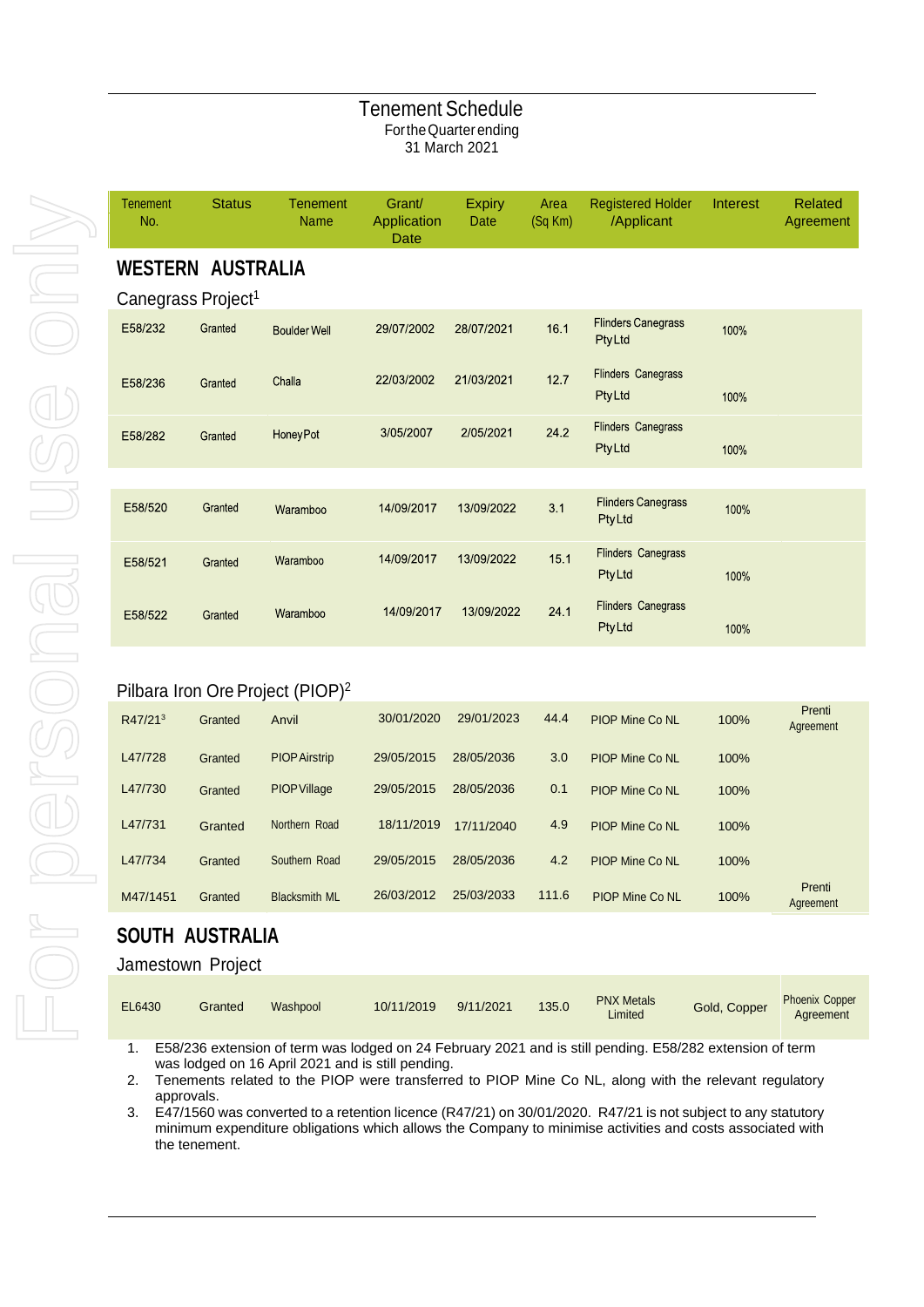## **Appendix 5B**

## **Mining exploration entity or oil and gas exploration entity quarterly cash flow report**

| Name of entity                |                                   |
|-------------------------------|-----------------------------------|
| <b>FLINDERS MINES LIMITED</b> |                                   |
| ABN                           | Quarter ended ("current quarter") |
| 46 091 118 044                | 31 March 2021                     |

|     | <b>Consolidated statement of cash flows</b>       | <b>Current quarter</b><br>\$A'000 | Year to date<br>(9 months)<br>\$A'000 |
|-----|---------------------------------------------------|-----------------------------------|---------------------------------------|
| 1.  | Cash flows from operating activities              |                                   |                                       |
| 1.1 | Receipts from customers                           |                                   |                                       |
| 1.2 | Payments for                                      |                                   |                                       |
|     | (a) exploration & evaluation (if expensed)        |                                   |                                       |
|     | development<br>(b)                                |                                   |                                       |
|     | production<br>(c)                                 |                                   |                                       |
|     | (d)<br>staff costs                                |                                   |                                       |
|     | (e) administration and corporate costs            | (1, 135)                          | (2,668)                               |
| 1.3 | Dividends received (see note 3)                   |                                   |                                       |
| 1.4 | Interest received                                 |                                   | 8                                     |
| 1.5 | Interest and other costs of finance paid          |                                   |                                       |
| 1.6 | Income taxes paid                                 |                                   |                                       |
| 1.7 | Government grants and tax incentives              |                                   |                                       |
| 1.8 | Other (provide details if material)               |                                   |                                       |
| 1.9 | Net cash from / (used in) operating<br>activities | (1, 134)                          | (2,660)                               |

| (5,010) |
|---------|
|         |
|         |
|         |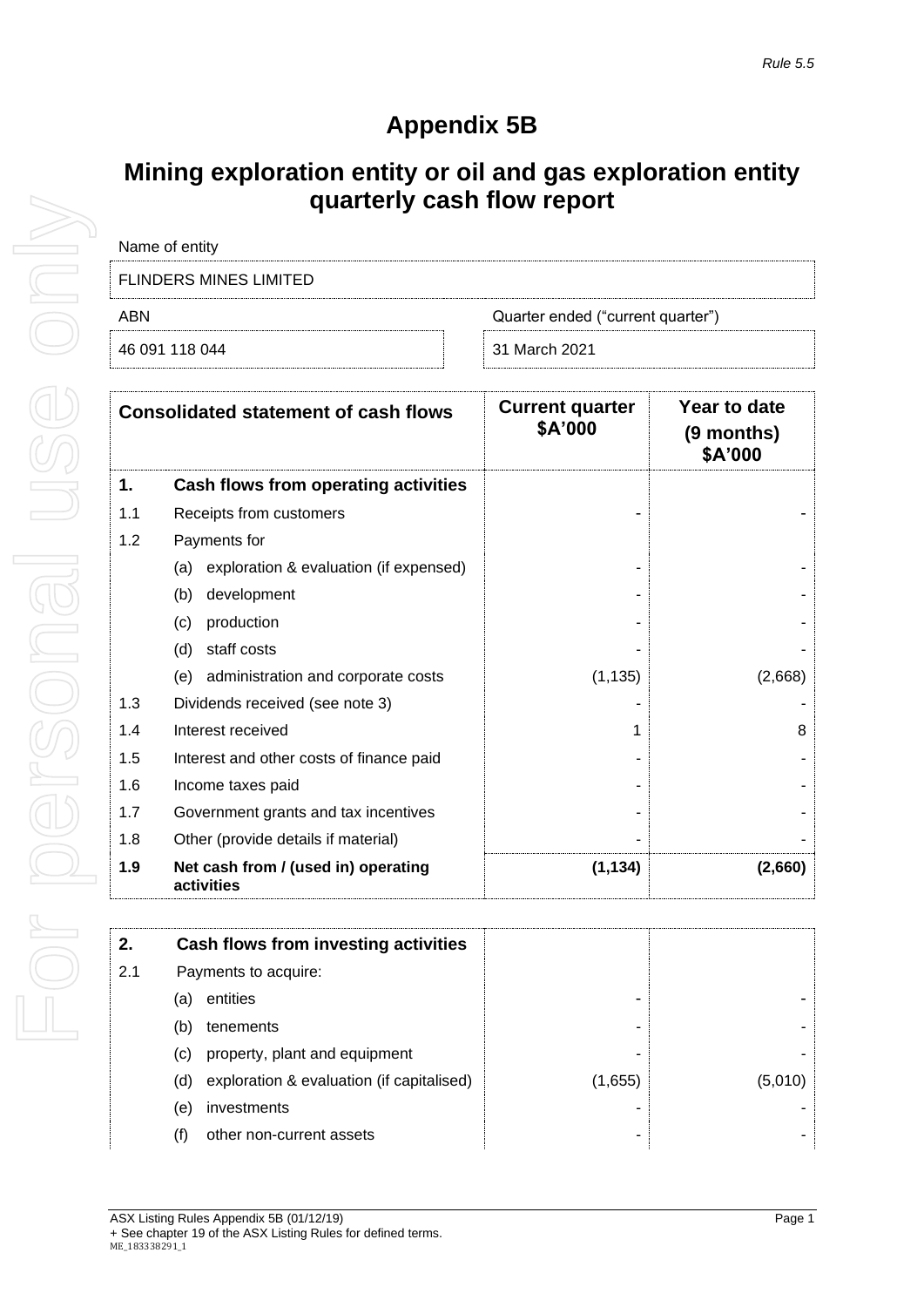|     | <b>Consolidated statement of cash flows</b>       | <b>Current quarter</b><br>\$A'000 | Year to date<br>(9 months)<br>\$A'000 |
|-----|---------------------------------------------------|-----------------------------------|---------------------------------------|
| 2.2 | Proceeds from the disposal of:                    |                                   |                                       |
|     | entities<br>(a)                                   |                                   |                                       |
|     | (b)<br>tenements                                  |                                   |                                       |
|     | property, plant and equipment<br>(c)              |                                   |                                       |
|     | (d)<br>investments                                |                                   |                                       |
|     | other non-current assets<br>(e)                   |                                   |                                       |
| 2.3 | Cash flows from loans to other entities           |                                   |                                       |
| 2.4 | Dividends received (see note 3)                   |                                   |                                       |
| 2.5 | Other (provide details if material)               |                                   |                                       |
| 2.6 | Net cash from / (used in) investing<br>activities | (1,655)                           | (5,010)                               |

| 3.   | Cash flows from financing activities                                                       |       |       |
|------|--------------------------------------------------------------------------------------------|-------|-------|
| 3.1  | Proceeds from issues of equity securities<br>(excluding convertible debt securities)       |       |       |
| 3.2  | Proceeds from issue of convertible debt<br>securities                                      |       |       |
| 3.3  | Proceeds from exercise of options                                                          |       |       |
| 3.4  | Transaction costs related to issues of equity<br>securities or convertible debt securities |       |       |
| 3.5  | Proceeds from borrowings                                                                   | 667   | 667   |
| 3.6  | Repayment of borrowings                                                                    |       |       |
| 3.7  | Transaction costs related to loans and<br>borrowings                                       |       |       |
| 3.8  | Dividends paid                                                                             |       |       |
| 3.9  | Other (provide details if material)                                                        |       |       |
|      | Proceeds from issues of PIOP Mine Co NL<br>Class B Shares                                  | 1,480 | 5,923 |
| 3.10 | Net cash from / (used in) financing<br>activities                                          | 2,147 | 6,590 |

| 4.  | Net increase / (decrease) in cash and<br>cash equivalents for the period |          |         |
|-----|--------------------------------------------------------------------------|----------|---------|
| 4.1 | Cash and cash equivalents at beginning of<br>period                      | 3.663    | 4.101   |
| 4.2 | Net cash from / (used in) operating<br>activities (item 1.9 above)       | (1, 134) | (2,660) |
| 4.3 | Net cash from / (used in) investing activities<br>(item 2.6 above)       | (1,655)  | (5,010) |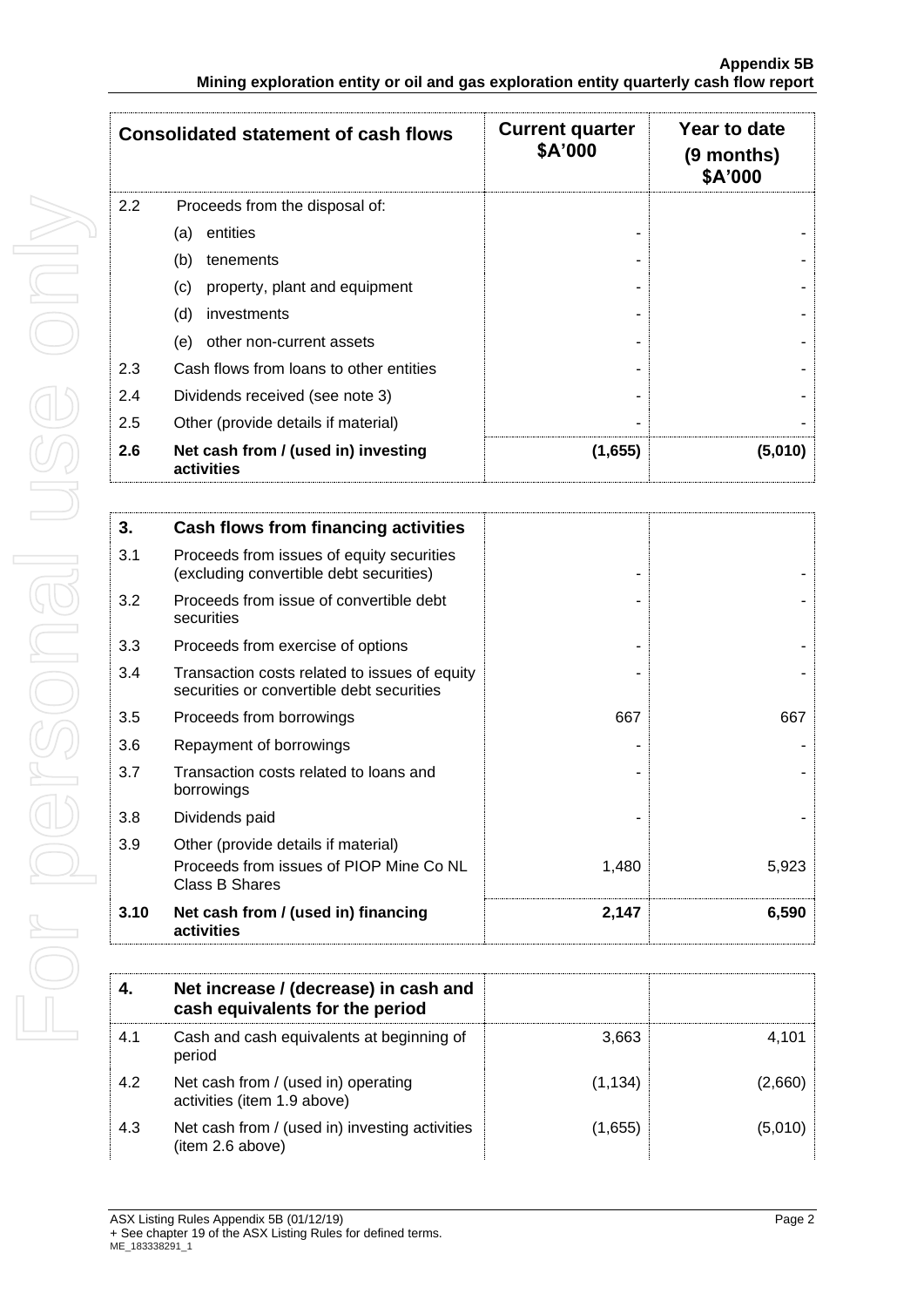| Consolidated statement of cash flows |                                                                    | <b>Current quarter</b><br>\$A'000 | Year to date<br>(9 months)<br>\$A'000 |
|--------------------------------------|--------------------------------------------------------------------|-----------------------------------|---------------------------------------|
| 4.4                                  | Net cash from / (used in) financing activities<br>item 3.10 above) | 2.147                             | 6.590                                 |
| 4.5                                  | Effect of movement in exchange rates on<br>cash held               |                                   |                                       |
| 4.6                                  | Cash and cash equivalents at end of<br>period <sup>1</sup>         | 3.021                             | 3.021                                 |

1. Includes \$1.311m of restricted cash only available to fund the feasibility study of the Pilbara Iron Ore Project.

| 5.  | Reconciliation of cash and cash<br>equivalents<br>at the end of the quarter (as shown in the<br>consolidated statement of cash flows) to the<br>related items in the accounts | <b>Current quarter</b><br>\$A'000 | <b>Previous quarter</b><br>\$A'000 |
|-----|-------------------------------------------------------------------------------------------------------------------------------------------------------------------------------|-----------------------------------|------------------------------------|
| 5.1 | Bank balances                                                                                                                                                                 | 1.710                             | 2,182                              |
| 5.2 | Call deposits                                                                                                                                                                 |                                   |                                    |
| 5.3 | <b>Bank overdrafts</b>                                                                                                                                                        |                                   |                                    |
| 5.4 | Other (provide details)                                                                                                                                                       |                                   |                                    |
|     | Restricted JV Cash <sup>1</sup>                                                                                                                                               | 1.311                             | 1.481                              |
| 5.5 | Cash and cash equivalents at end of<br>quarter (should equal item 4.6 above)                                                                                                  | 3,021                             | 3,663                              |

<sup>1.</sup> Restricted cash is only available to fund the feasibility study of the Pilbara Iron Ore Project.

| 6.  | Payments to related parties of the entity and their<br>associates                          | <b>Current quarter</b><br><b>\$A'000</b> |
|-----|--------------------------------------------------------------------------------------------|------------------------------------------|
| 6.1 | Aggregate amount of payments to related parties and their<br>associates included in item 1 | 95                                       |
| 6.2 | Aggregate amount of payments to related parties and their<br>associates included in item 2 |                                          |

Note: if any amounts are shown in items 6.1 or 6.2, your quarterly activity report must include a description of, and an explanation for, such payments

Non-executive Director fees paid to TIO (NZ) Limited for the quarter, the major shareholder of the Flinders Mines Limited, of \$35k for Director services provided by Messrs Michael Wolley and Evan Davies.

Non-executive Director fees paid to the Company's independent Directors, Messrs Warburton, Gurry and Ms Edwardes, of \$60k for the quarter.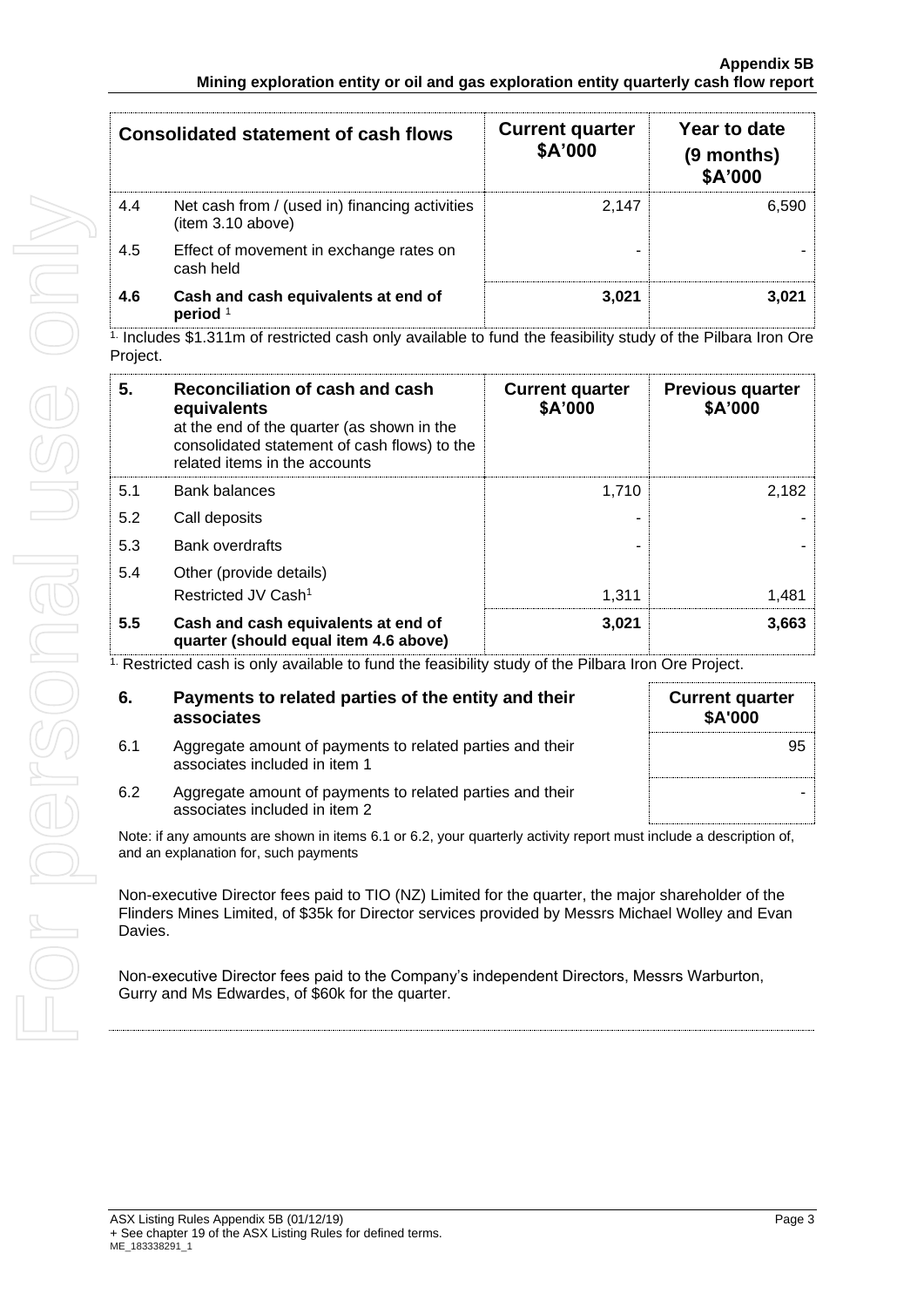- 7.3 Other (please specify)
	- Funding Agreement BBIG<sup>2</sup>

| 7.  | <b>Financing facilities</b><br>Note: the term "facility' includes all forms of financing<br>arrangements available to the entity.<br>Add notes as necessary for an understanding of the<br>sources of finance available to the entity. | <b>Total facility</b><br>amount at quarter<br>end<br>\$A'000 | Amount drawn at<br>quarter end<br>\$A'000 |
|-----|----------------------------------------------------------------------------------------------------------------------------------------------------------------------------------------------------------------------------------------|--------------------------------------------------------------|-------------------------------------------|
| 7.1 | Loan facilities <sup>1</sup>                                                                                                                                                                                                           | 3.000                                                        | 3.000                                     |
| 7.2 | Credit standby arrangements                                                                                                                                                                                                            | -                                                            |                                           |
| 7.3 | Other (please specify)<br>Funding Agreement BBIG <sup>2</sup>                                                                                                                                                                          | 1.000                                                        | 667                                       |
| 7.4 | <b>Total financing facilities</b>                                                                                                                                                                                                      | 4.000                                                        | 3.667                                     |

| 7.5 | Unused financing facilities available at quarter end                                                                                                                                                                                                                                                                                                                                                                                                                               | 333      |  |
|-----|------------------------------------------------------------------------------------------------------------------------------------------------------------------------------------------------------------------------------------------------------------------------------------------------------------------------------------------------------------------------------------------------------------------------------------------------------------------------------------|----------|--|
| 7.6 | Include in the box below a description of each facility above, including the lender, interest<br>rate, maturity date and whether it is secured or unsecured. If any additional financing<br>facilities have been entered into or are proposed to be entered into after quarter end,<br>include a note providing details of those facilities as well.                                                                                                                               |          |  |
| 1.  | Unsecured A\$3.0m loan facility provided by PIO Mines Pty Limited, a related entity of the<br>major shareholder, TIO (NZ) Limited, at an interest rate of BBSW +2% pa. A\$3m was<br>drawn on 22 March 2019 and is due on 30 June 2022.                                                                                                                                                                                                                                             |          |  |
| 2.  | Funding Agreement with BBI Group Pty Ltd (BBIG), a related entity of the major<br>shareholder, TIO (NZ) Limited, for third party costs incurred by the Company in progressing<br>discussions with BBIG in relation to the potential ownership restructuring opportunity of the<br>infrastructure associated with the Pilbara Iron Ore Project. The funding is only repayable if<br>a transaction is executed with BBIG on the later of the completion date or 31 December<br>2021. |          |  |
|     |                                                                                                                                                                                                                                                                                                                                                                                                                                                                                    |          |  |
| 8.  | Estimated cash available for future operating activities                                                                                                                                                                                                                                                                                                                                                                                                                           | \$A'000  |  |
| 8.1 | Net cash from / (used in) operating activities (Item 1.9)                                                                                                                                                                                                                                                                                                                                                                                                                          | (1, 134) |  |
| 8.2 | Capitalised exploration & evaluation (Item 2.1(d))                                                                                                                                                                                                                                                                                                                                                                                                                                 | (1,655)  |  |
| 8.3 | Total relevant outgoings (Item 8.1 + Item 8.2)                                                                                                                                                                                                                                                                                                                                                                                                                                     | (2,789)  |  |
| 8.4 | Cash and cash equivalents at quarter end (Item 4.6) <sup>1</sup><br><sup>1.</sup> Includes \$1.311m of restricted cash only available to fund the                                                                                                                                                                                                                                                                                                                                  | 3,021    |  |

| 8.7 | Estimated quarters of funding available (Item 8.6 divided by<br>Item $8.3$ )                                                       | 12    |
|-----|------------------------------------------------------------------------------------------------------------------------------------|-------|
| 8.6 | Total available funding (Item $8.4$ + Item $8.5$ )                                                                                 | 3.354 |
| 8.5 | Unused finance facilities available at quarter end (Item 7.5)                                                                      | 333   |
|     | <sup>1</sup> Includes \$1.311m of restricted cash only available to fund the<br>feasibility study of the Pilbara Iron Ore Project. |       |

8.8 If Item 8.7 is less than 2 quarters, please provide answers to the following questions:

1. Does the entity expect that it will continue to have the current level of net operating cash flows for the time being and, if not, why not?

| Answer: Yes |                                                                                                                                                                                                                        |  |  |  |
|-------------|------------------------------------------------------------------------------------------------------------------------------------------------------------------------------------------------------------------------|--|--|--|
| 2.          | Has the entity taken any steps, or does it propose to take any steps, to raise further<br>cash to fund its operations and, if so, what are those steps and how likely does it<br>believe that they will be successful? |  |  |  |